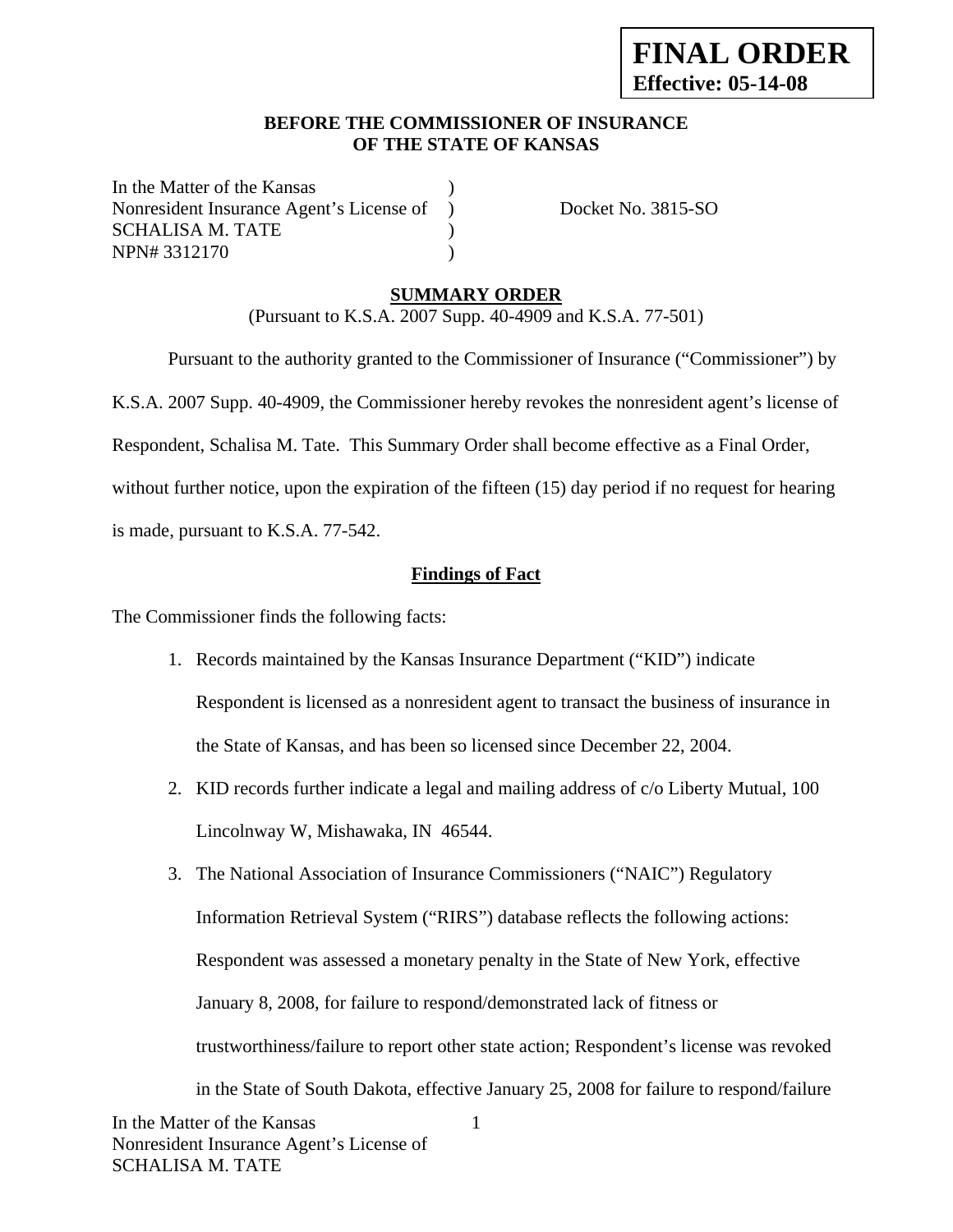to report other state action; Respondent's license was revoked in the State of Virginia, effective June 18, 2007, for failure to respond/other states action.

- 4. On February 8, 2008, Leroy Brungardt, Producers Division of Kansas Insurance Department wrote a letter to Ms. Tate inquiring about the administrative action taken by South Dakota and Virginia. Ms. Tate did not respond
- 5. To date, Respondent has failed to notify KID of the actions taken by the State of New York, Virginia, and South Dakota.
- 6. On March 21, 2008, another letter was sent to Respondent by the legal division of KID requesting information regarding the administrative actions taken by the States of New York, Virginia and South Dakota.
- 7. To date, Respondent has failed to respond to the letter sent by the legal division of KID.

### **Applicable Law**

- 8. K.S.A. 2007 Supp. 40-4909 states, in pertinent part:
	- (a) The commissioner may deny, suspend, revoke, or refuse renewal of any license issued under this act if the commissioner finds that the applicant or license holder has:
		- (2) Violated
			- (A) Any provision of chapter 40 of the Kansas Statutes Annotated, and amendments thereto, or any rule and regulation promulgated thereunder;
			- (C) any insurance law or regulation of another state;
		- (9) Had an insurance agent license, or its equivalent, denied, suspended or revoked in any other state, district or territory.
	- (b) In addition, the commissioner may suspend, revoke or refuse renewal of any license issued under this act if the commissioner finds that the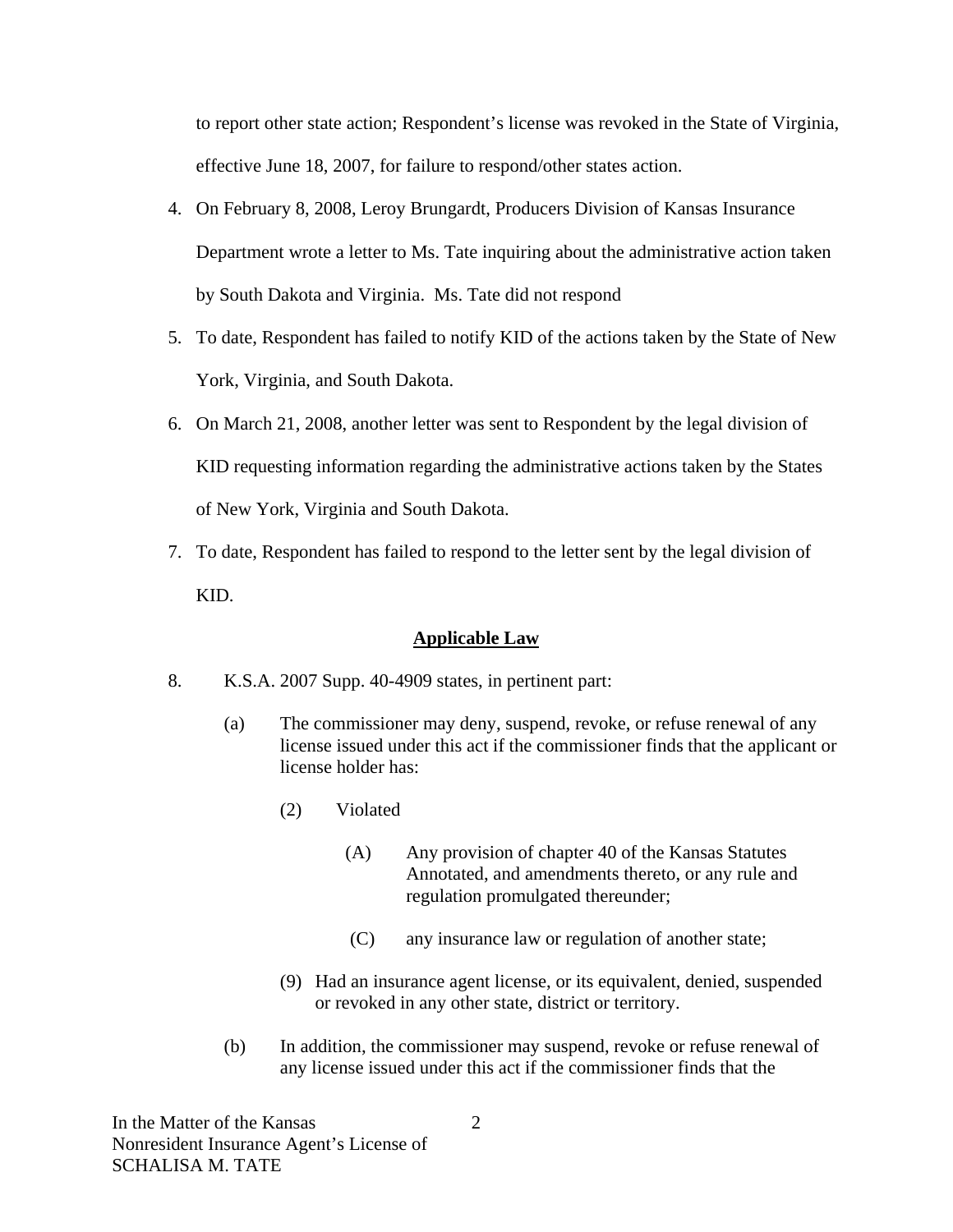interests of the insurer or the insurable interests of the public are not properly served under such license.

- 9. KA.R. 40-7-9 states, in pertinent part: Each person licensed in this state as an insurance agent shall report the following to the commissioner of insurance within 30 days of occurrence:
	- (a) Each disciplinary action on the agent's license or licenses by the insurance regulatory agency of any other state or territory of the United States.

#### **Conclusions of Law**

- 10. The Commissioner has jurisdiction over Respondent as well as the subject matter of this proceeding, and such proceeding is held in the public interest.
- 11. The Commissioner finds that Respondent's Kansas license may be revoked because Respondent violated an insurance law or regulation in another state pursuant to K.S.A. 2007 Supp. 40-4909(a)(2)(C).
- 12. The Commissioner finds that Respondent's Kansas license may be revoked because Respondent's South Dakota and Virginia license's were revoked and she was subject to a monetary penalty in the State of New York, pursuant to K.S.A. 2007 Supp. 40-4909(a)(9).
- 13. The Commissioner finds that Respondent violated K.S.A. 2007 Supp. 40-  $4909(a)(2)$ (A) and K.A.R. 40-7-9 by failing to notify the Kansas Insurance Department of the disciplinary action taken by the State of New York Department of Insurance on January 8, 2008; the State of South Dakota Department of Insurance on January 25, 2008 and the State of Virginia Department of Insurance on June 18, 2007.

3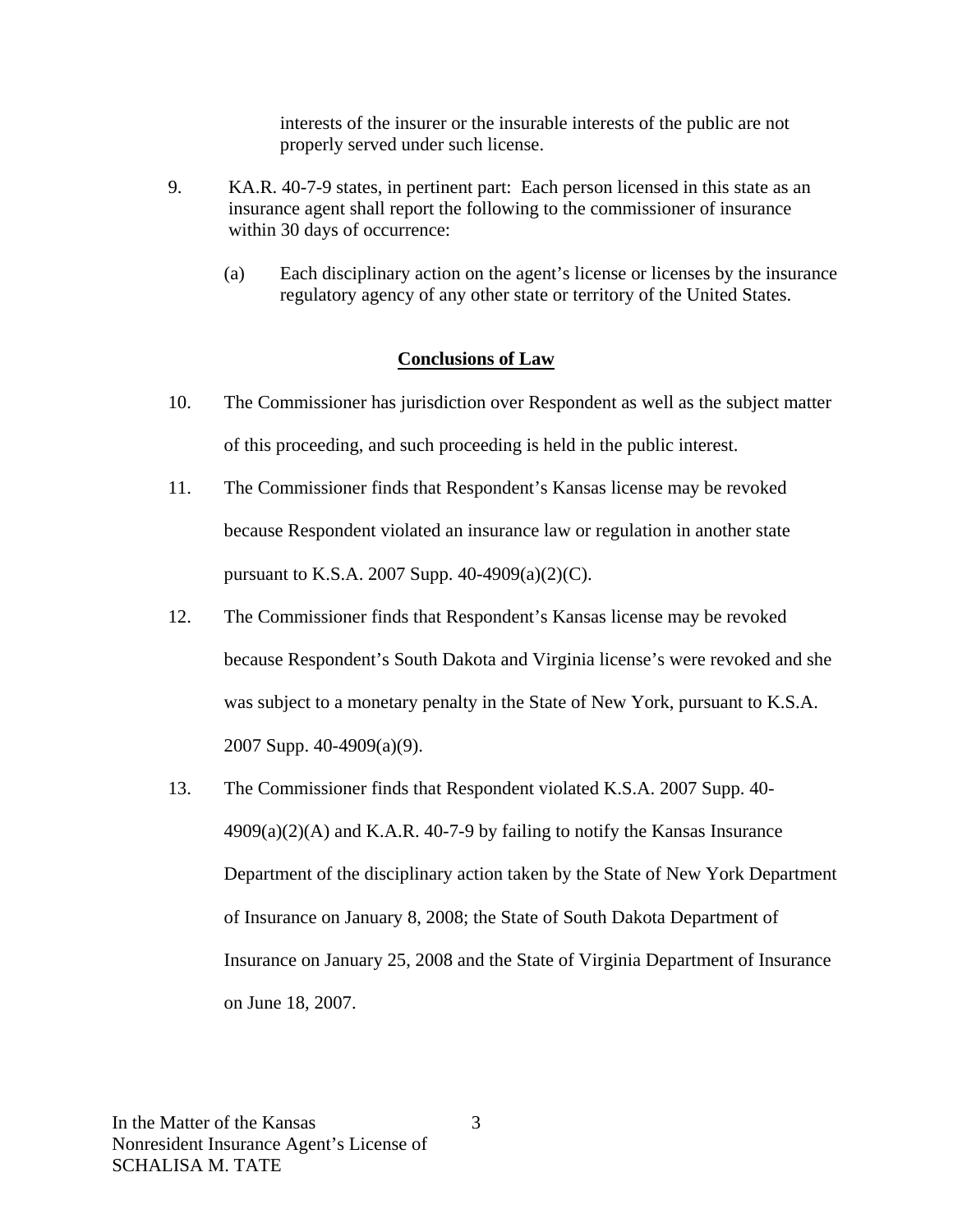- 14. The Commissioner finds, pursuant to K.S.A. 2007 Supp. 40-4909(b), that the insurable interests of the public are not properly served under Respondent's license.
- 15. Accordingly, the Commissioner concludes sufficient grounds exist for the revocation of the insurance agent's license of Schalisa M. Tate pursuant to K.S.A. 2007 Supp. 40-4909(a) and (b).

#### **IT IS THEREFORE ORDERED BY THE COMMISSIONER OF INSURANCE THAT:**

1. The Kansas Nonresident Insurance Agent's License of SCHALISA M. TATE is

hereby **REVOKED** effective the effective date of this Order.

### 2. **IT IS FURTHER ORDERED** that SCHALISA M. TATE shall **CEASE** and

**DESIST** from the sale, solicitation or negotiation of insurance and/or receiving compensation

deriving from the sale, solicitation or negotiation of insurance conducted after the effective date

of this Order.

### **NOTICE AND OPPORTUNITY FOR HEARING**

Schalisa M. Tate, within fifteen (15) days of service of this Summary Order, may file with the Kansas Insurance Department a written request for hearing on this Summary Order, as provided by K.S.A. 77-542. In the event a hearing is requested, such request should be directed to:

> John W. Campbell, General Counsel Kansas Insurance Department 420 S.W.  $9<sup>th</sup>$  Street Topeka, Kansas 66612

Any costs incurred as a result of conducting any administrative hearing shall be assessed against the agent/agency who is the subject of the hearing as provided by K.S.A. 40-4909(f). Costs shall include witness fees, mileage allowances, any costs associated with reproduction of documents which become part of the hearing record, and the expense of making a record of the hearing.

If a hearing is not requested, this Summary Order shall become effective as a Final Order, without further notice, upon the expiration of the fifteen (15) day period for requesting a hearing. The Final Order will constitute final agency action in the matter.

In the Matter of the Kansas Nonresident Insurance Agent's License of SCHALISA M. TATE

4